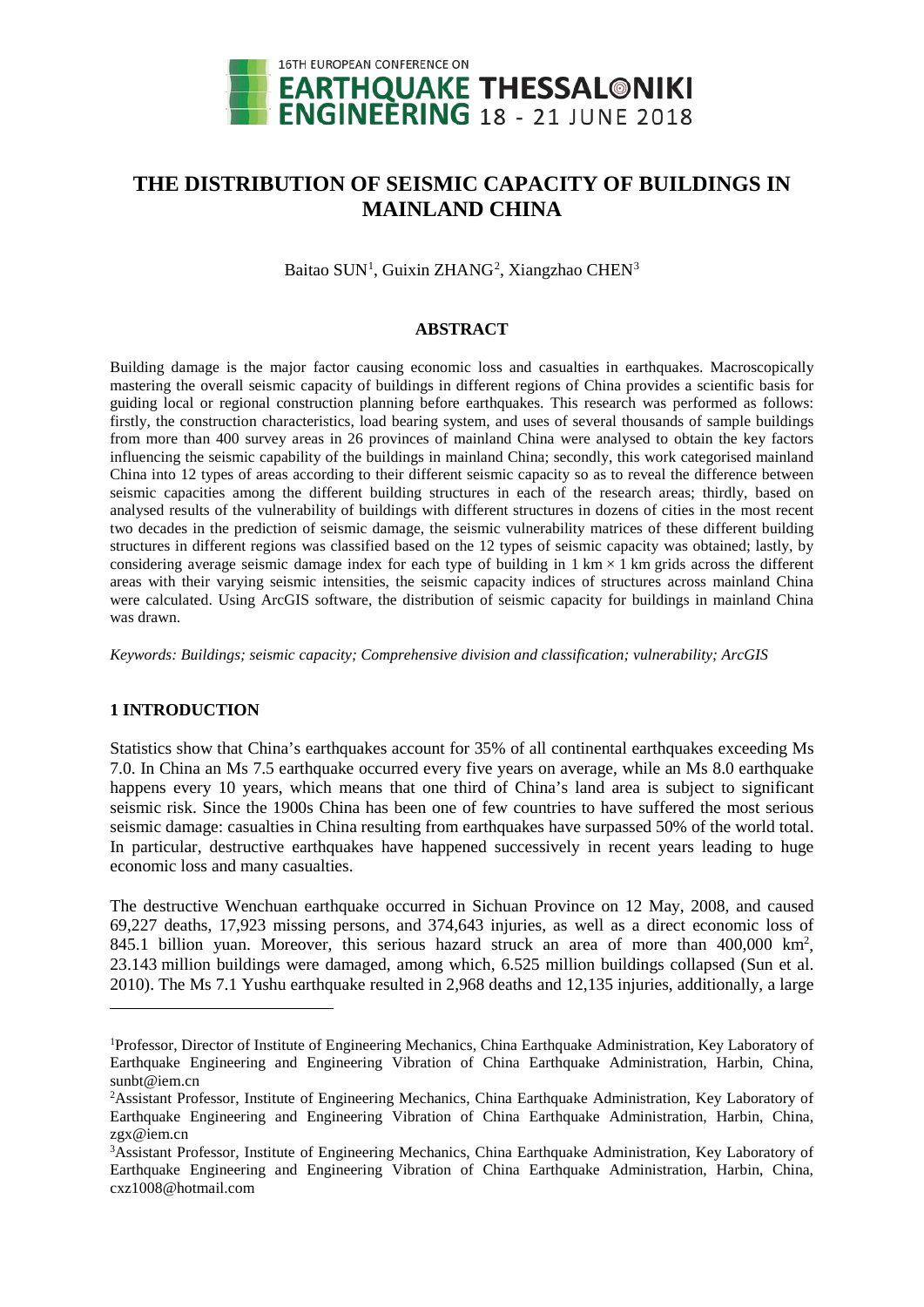number of residential buildings collapsed and serious destruction occurred to public facilities including schools and hospitals (Chen et al. 2011). The Lushan earthquake led to 196 deaths, 21 missing persons, and 11,470 injuries, while the direct economic loss induced by building damage and collapse is estimated to be 17.611 billion yuan (Li et al. 2013). The Ms 6.5 Ludian earthquake in 2014 caused 617 deaths, 112 missing persons, and 3,143 injuries, with an economic loss of approximately 20 billion yuan (Hou et al. 2015).

Experience, both national and international, has shown that the casualties and economic loss induced by earthquakes are mainly attributed to the destruction and collapse of buildings. According to available statistical data, 95% of all casualties in earthquakes were caused by the destruction of buildings. Macroscopically mastering the distribution and the level of seismic capacities of buildings in China is of great importance. It plays an essential role in government-directed construction planning, seismic strengthening of buildings, and in enhancing public awareness of disaster prevention before the occurrence of an earthquake. Besides it can guide earthquake emergency responses, loss assessment, and so on, during and after, an earthquake.

Firstly, the identification of earthquake disaster risk is regarded as a premise for carrying out seismic disaster prevention and mitigation, namely, distinguishing the seismic capacity of the buildings in different regions. The seismic capacity for each of regions was investigated as follows: 1) mainland China was divided into grids (1 km  $\times$  1 km); 2) based on the division and classification methods of seismic capacity, the contributions of the parameters involving seismic fortification, GDP, administrative divisions, land-use types (township or rural), the population density, and the year of construction of the buildings in the research region were analysed to divide the seismic capacities of the buildings into 12 types in each grid square; 3) obtaining vulnerability matrices for each type of building in a region with a 1 to 12 rating of their seismic capacity; and 4) a comprehensive seismic damage index is calculated by multiplying the average seismic damage index by the areas of building, which was used for evaluating the seismic capacity of the corresponding region.

# **2 A COMPREHENSIVE CLASSIFICATION**

## *2.1 The difference between building structural characteristics*

China is a vast land with different types of buildings structures, Yin Zhiqian classified building structural characteristics into 21 categories and 168 sub-classes (Yin et al. 1996). The primary reasons leading to the differences mainly include: regional and environmental differences: due to the restriction of climate conditions, masonry buildings constructed in South China have walls with a thickness of 18 to 24 cm with light-weight, double-pitched roofs; however in Northern China, the masonry buildings have wall thicknesses of 37 to 49 cm with flat, heavy-weight, roofs; cultural differences: rubble mound structures, stilt buildings of Kejiazu Nationality and column-and-tie construction are dominant forms in the Midwest and Southwest of China, and reinforced soil walls and single-layer brick-concrete structural walls are primary types of structures used in Northwest and Northeast China; differences in construction era: China's seismic code started from *the Draft of National Building Code in Earthquake-struck Areas* (unpromulgated) in 1959, until now it has covered 60 years use. The buildings built in different times exhibit diverse seismic capacities with the changes in seismic fortification levels, construction materials and structural requirements; differences in administrative supervision: the buildings in urban China are usually uniformly planned by government, and are supervised during construction. Most buildings aim to satisfy norms governing local fortification and construction standards, but houses in rural areas are mainly built by farmers themselves. The seismic structural requirements are considered only occasionally, so most houses in rural areas fail to meet the seismic fortification standards; and the differences in population density

# *2.2 The diversity of building structures*

Until the 1970s, different buildings structures appeared in different areas of China: the brick-concrete-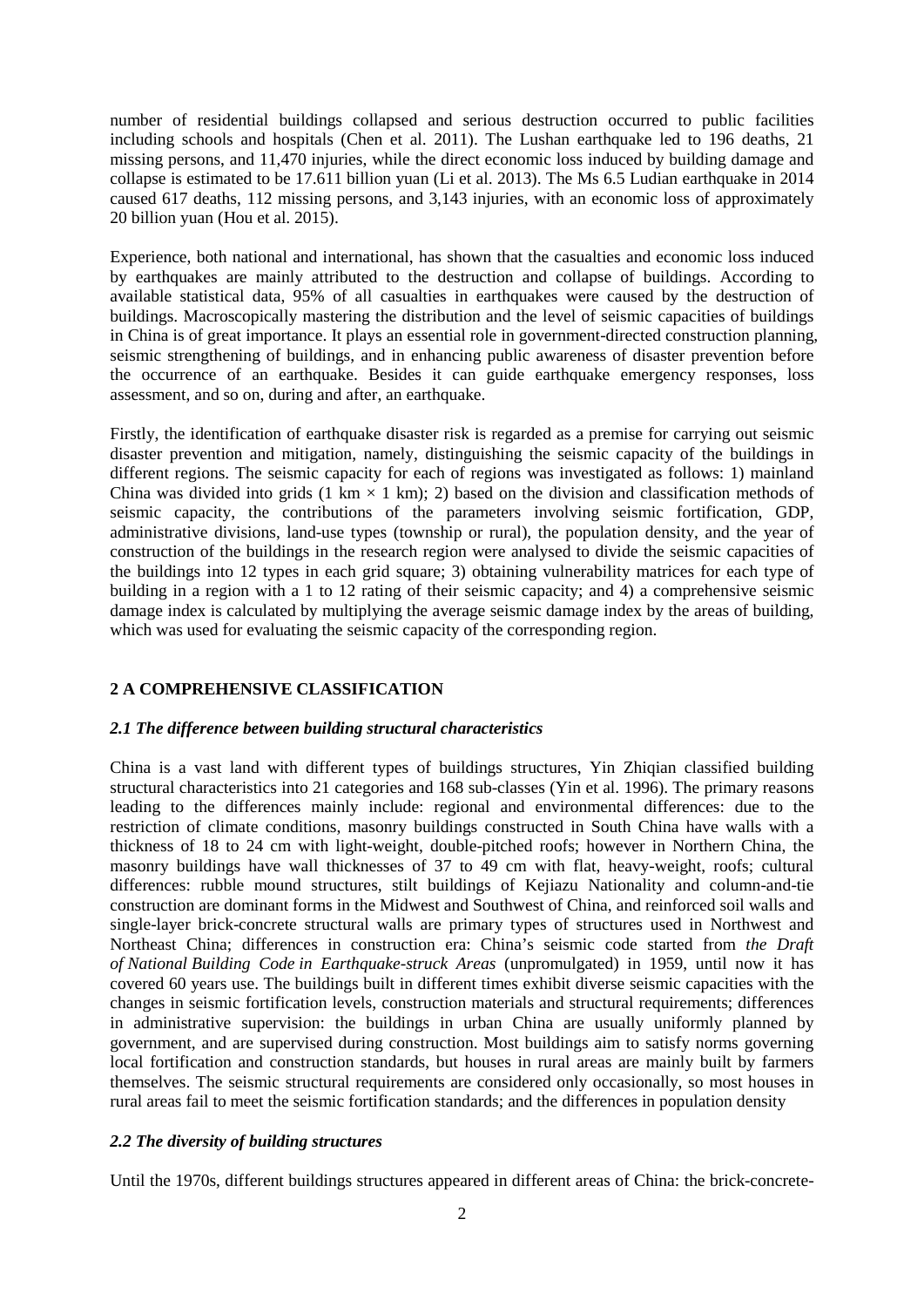structure is mostly commonly seen in townships of China. In rural Southwest China, the rubble mound structure, stilt buildings, and column-and-tie construction are the dominant structural forms. Raw-soil structure and brick-wood structure are dominant types in the rural areas of Northern China and in Southeast China, respectively. An Ms 7.8 earthquake hit Tanshan city on 28 July, 1976: the entire urban region was subjected to Ⅺ-degree intensity. Since the city was unfortified, all buildings and houses were destroyed or collapsed, causing more than 240,000 deaths. Gradually, building structural forms have changed in townships: brick-concrete-structured buildings in China's large and mediumsized cities have been replaced by a large number of reinforced concrete structures and steel structures. The reinforced concrete shear-wall has been popularised in residential buildings and the large-span spatial steel structure has become the preferred option when constructing stadia and business centres. Reinforced concrete buildings are the most common type found in urban areas. The proportion of reinforced concrete structures in medium-sized cities and rural area is rapidly increasing: at the same time, an increase in the number of fortified masonry buildings and brick-wood buildings is found in rural areas. The casualties resulting from the Ms 8.0 earthquake in Wenchuan, Sichuan Province, on 12 May, 2008, was far fewer than those in the Tangshan earthquake owing to the earthquake struckareas in Wenchuan being in the range of Ⅶ-degree fortification and a majority of the township's buildings presented a certain seismic capability even though the buildings or houses in township and rural areas had not lived up to seismic fortification standards, this indicates that a large number of novel structural buildings with seismic capacity had been built in township and rural areas under people-oriented governance philosophies adopted by the Chinese Government.

In the next section of this paper, buildings structures are classified into different types as follows: (1) high-rise structures; (2) multi-storey reinforced concrete structures; (3) masonry structures; (4) brickwood structures; and (5) other structures such as soil-reinforced structures, stone structures, and cave houses.

## *2.3 Factors influencing the seismic capacity of buildings*

Seismic capacity represents the ability to withstand seismic disasters of buildings when earthquake happens. Vulnerability means all the possible losses of the hazard-affected bodies facing seismic disasters and the ability to cope and adapt it. In the current investigation, the structural characteristics and seismic capacity of several thousands of buildings from more than 400 survey areas in 26 provinces of China were surveyed. The survey areas cover urban, suburb, township, and rural areas in provincial cities, large and medium sized cities and other general cities. The surveying areas were chosen considering developed areas, underdeveloped areas, and minority residential areas: their distribution is shown in Figure 1. The sample classification and survey were conducted based on dominant types of building structures. In this work the survey ranges include single-storey, multistorey, and high-rise building structures for residential, official, and business use built in the period in, or before, the 1980s as well as newly-built structures from the 21st century. The building structures were divided into five types: 1) high-rise structures; 2) multi-storey reinforced concrete structures; 3) masonry structures; 4) brick-wood structures; and 5) other structures.

By analysing the construction characteristics, load bearing system, and uses of several thousands of sample buildings from more than 400 survey areas, it was found that the seismic capacities of buildings in China are closely influenced by following factors: (1) administration: as the county-level areas and the areas above county-level are strictly regulated by local government, constructed buildings generally conform to seismic capacity requirements in these regions, however some townships, and the majority of rural areas, are found to have a great many of unfortified and self-built buildings or buildings constructed without supervision by local government. Although some buildings adopted seismic measures, they remain far from meeting prevailing seismic requirements; (2) population and economic development: statistics show that, in more developed areas with greater population densities, people are likely to more focus on seismic capacity: there are more high-rise buildings, multi-storey reinforced concrete structures, and masonry structures with properly designed seismic fortification, meanwhile most of the buildings in these areas were built to a systematic seismic design code, and favourable construction quality, however in underdeveloped areas with small population densities, most buildings were designed and built without strictly following formal seismic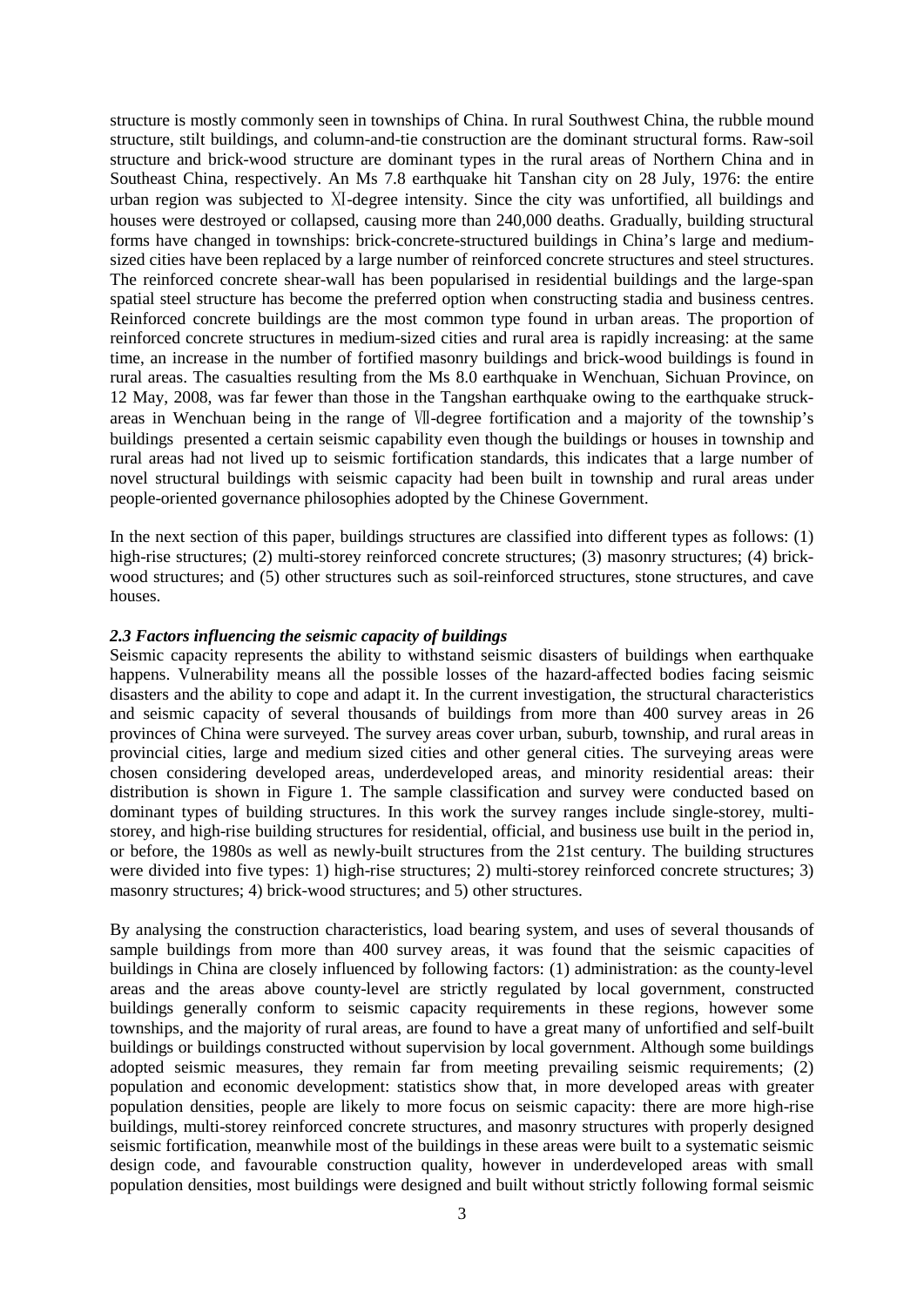criteria due to the absence of strict supervision by government. Moreover, there are many self-built, unfortified, buildings, so their seismic quality cannot be guaranteed; (3) seismic fortification levels: China has enacted seven stipulations and revisions of her seismic design code since 1959. Each of the revisions plays a significant role in promoting the development of seismic design for buildings in China, representing that seismic design levels of buildings in China are constantly improving. Our survey results show that buildings designed in consideration of seismic effects exhibit a greatly different seismic capability compared to those without cognisance of seismicity. Buildings designed with seismic fortification, or seismic strengthening, outperformed unfortified buildings; meanwhile, buildings constructed according to the new seismic standard design code were superior to those constructed on the basis of previous seismic standard design codes in terms of seismic capacity. Additionally, the seismic capacity of the buildings in the areas with high seismic fortification levels were greater than those with lower seismic fortification level; (4) land-use type: The Institute of Geographic Sciences and Natural Resources Research of The Chinese Academy of Sciences (CAS) established a database of land-use status across mainland China at 1:100,000 scale, in which, residential use includes residential use in rural areas and other construction use, which ranges from land uses in large, and medium-sized cities, counties, townships, and rural areas. The survey results indicate the seismic capacity of buildings constructed under strict supervision of local government in planned construction projects in townships meet the requirements; however in unplanned construction works, self-built projects account for the majority built, with weaker seismic capacity as a result.



Figure 1 The distributions of the buildings in China

2.4 Comprehensive classification of the seismic capacity of the buildings in different regions

The seismic capacity of the buildings for each region is associated with all individual buildings, therefore the seismic capacity integrating all individual buildings can reflect overall seismic capacity of a region: however it is hard to calculate the seismic capacities of millions, or tens of millions, of buildings. The idea of this study is to analyse the seismic capacity given the sample analysis base on the datasets of *in situ* survey data as follows: at first, mainland China was divided into grids  $(1 \text{ km} \times 1 \text{ km})$ , and the seismic capacities of each grid square were classified into 12 levels. Then the levels of seismic capacity for each grid were calculated based on five indices including population density and economic development, by doing so, the comprehensive seismic capacity in a given region can be obtained. Furthermore, the vulnerability to seismic damage prediction was compared with that of buildings damaged by actual earthquakes, then the distribution of seismic capacity across mainland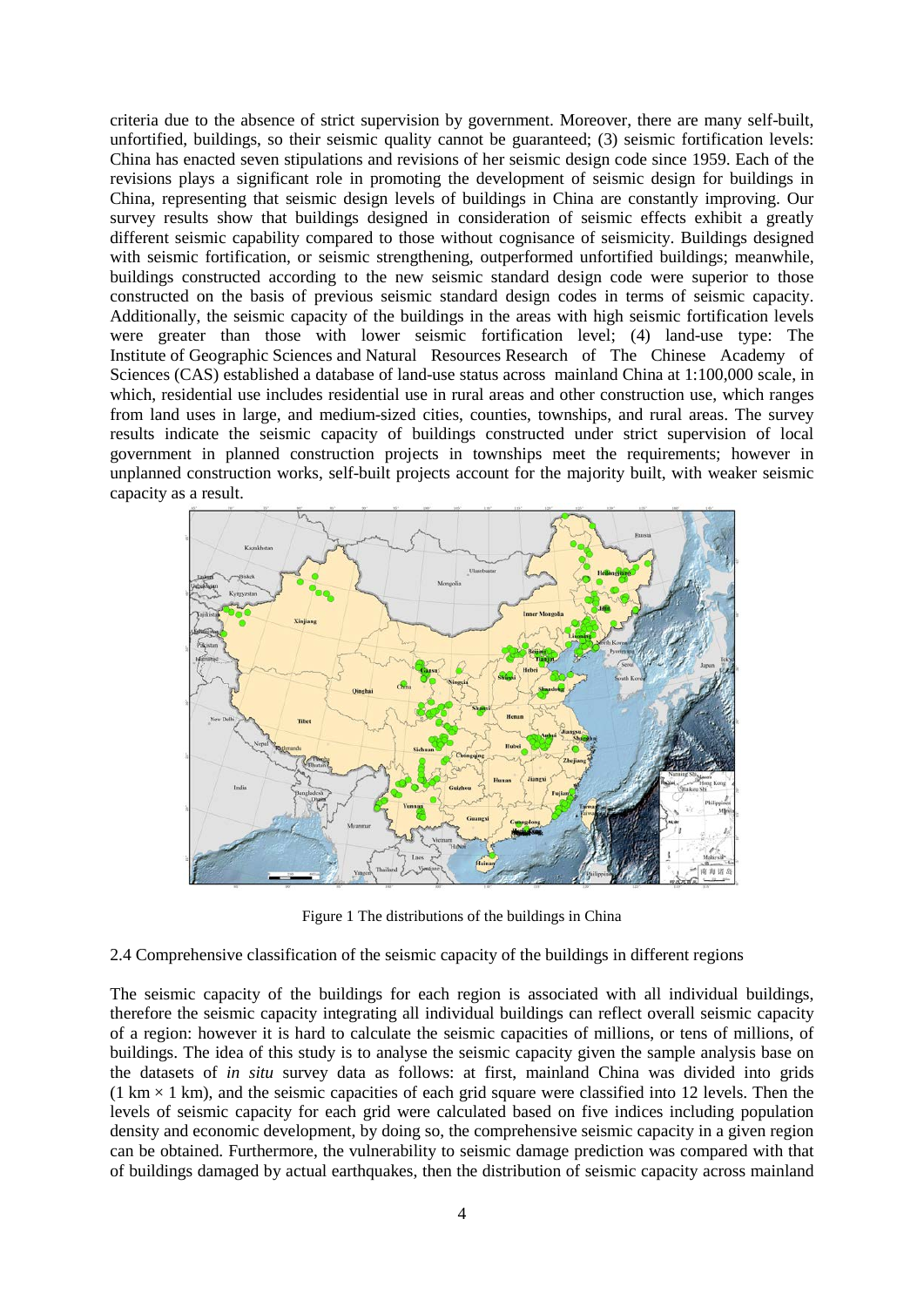China can be obtained by a weighted averaging process.

#### (1) Mathematical model

To assess the seismic capacity of the buildings in  $1 \text{ km} \times 1 \text{ km}$  grid, the comprehensive influence factor of seismic capacity for the buildings is labelled as  $CIF<sub>d</sub>$  and the effect factors of seismic capacity are  $H_{di}$ . The data sources of each factor are: (1) Chinese population data; (2) GDP data; (3) basic seismic fortification intensity data; (4) Land-use planning data; and (5) admininstrative data. The contributions of each influence factor to seismic capacity are denoted by the weight  $r_i$  and are calculated thus:

$$
CIF_d = \sum_{i=1}^{n} r_i H_{di}
$$
  
Where 
$$
\sum_{i=1}^{n} r_i = 1
$$

#### $(2)$  The calculation of two influence coefficients: population and GDP

Firstly, a research region was divided into provincial districts, prefecture-level cities, townships, and rural areas according to administrative divisions. By taking provincial districts as benchmark data, raw data were transformed into a set of comparable data series using the average-value method: namely, the average value  $V_{\text{max}}$  of GDP or population of all grid data of all provincial districts in the research area was first derived, then, the data in each  $1 \text{ km} \times 1 \text{ km}$  gridded region in the research area were divided by  $V_{\text{max}}$  respectively so as to acquire a new dimensionless data series, which is used as a influence coefficient  $H_{di}$ , where values of  $H_{di}$  greater than 1 were set to 1 and thus:

$$
V_{\text{max}} = \frac{1}{n} \sum_{k=1}^{n} v_{\text{min}}
$$
 (2)

$$
H_{di} = \frac{V_n}{V_{mav}}
$$
 (3)

Where,  $V_{\text{max}}$  is the average value of the gridded data in the provincial districts of the research area,

 $v_{mn}$  represents the data in each 1 km × 1 km gridded provincial districts in the research areas,  $H_{di}$ 

refers to the coefficients of the different influencing factors in the research area, and  $v_n$  denotes data from each 1 km  $\times$  1 km grid.

#### (3) Calculation of two influence coefficients: land-use and degree of seismic fortification

The influence coefficient for land-use is calculated based on the data for construction land (urban and non-urban). The seismic fortification was classified into five grades: unfortified, Ⅵ-degree fortification, Ⅶ-degree fortification, Ⅷ-degree fortification, and Ⅸ-degree fortification. The seismic fortification intensity coefficients were obtained from a statistical analysis of historical seismic damage data and the local fortification conditions in the research area (Table 1).

Table 1. Coefficients considering seismic fortification intensity.

| Fortification condition Unfortified VI |  |      | VII > VIII |
|----------------------------------------|--|------|------------|
| Coefficient                            |  | 0508 |            |

(4) The value of weights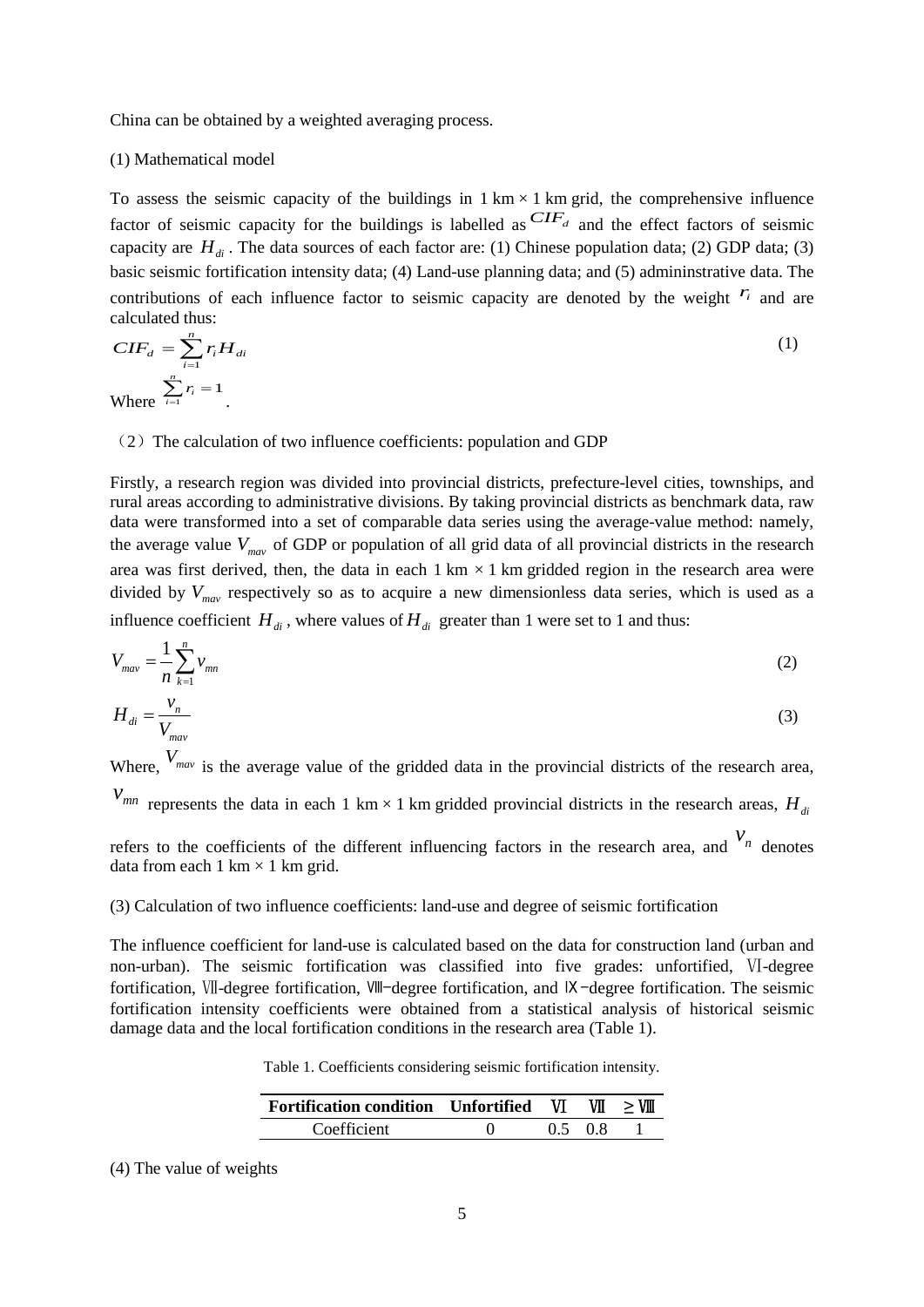By analysing the influences of population, GDP, land-use, and fortification intensity on the seismic damage to buildings, it is found the fortification intensity exerts the greatest influence on the seismic capacities of buildings in different regions, followed by GDP, while population has the smallest influence. Besides, the influence of administrative divisions on the structural seismic capacity was also explored. To determine the weights of varying influence factors, this study used an analytical hierarchy process (AHP) to quantify the effects of different influence factors on the seismic capacity. The analysis and calculation based on AHP consisted of three steps: 1) Establish a hierarchical structural model; 2) Construct a judgment matrix; and 3) Perform a consistency check. The weights of the matrix that passed the consistency check are calculated using a geometric mean method as follows:

$$
r_{i} = \frac{\left(\prod_{j=1}^{n} a_{ij}\right)^{\frac{1}{n}}}{\sum_{i=1}^{n} \left(\prod_{j=1}^{n} a_{ij}\right)^{\frac{1}{n}}}, \qquad i = 1, 2, \dots, n
$$
\n(4)

Where  $r_i$  denotes the weight vector of the matrix;

 $a_{ij}$  refers to the elements in the *i*<sup>th</sup> row and the *j*<sup>th</sup> column;

*n* is the order of the matrix.

Using Eq. (4), the weights of different influence factors are calculated using a geometric mean method (Table 2).

Table 2. Values of weight coefficients.

|        |      |      | <b>Factor</b> Population GDP Urban construction land Fortification intensity |      |
|--------|------|------|------------------------------------------------------------------------------|------|
| Weight | 0.07 | 0.26 | 0.11                                                                         | 0.56 |

The influence factors were adjusted using aforementioned method of division and classification. Consequently, mainland China was divided into 12 classes of regions according to the seismic capacity of their buildings (Sun et al. 2017). Figure 2 shows this for four provinces of China.









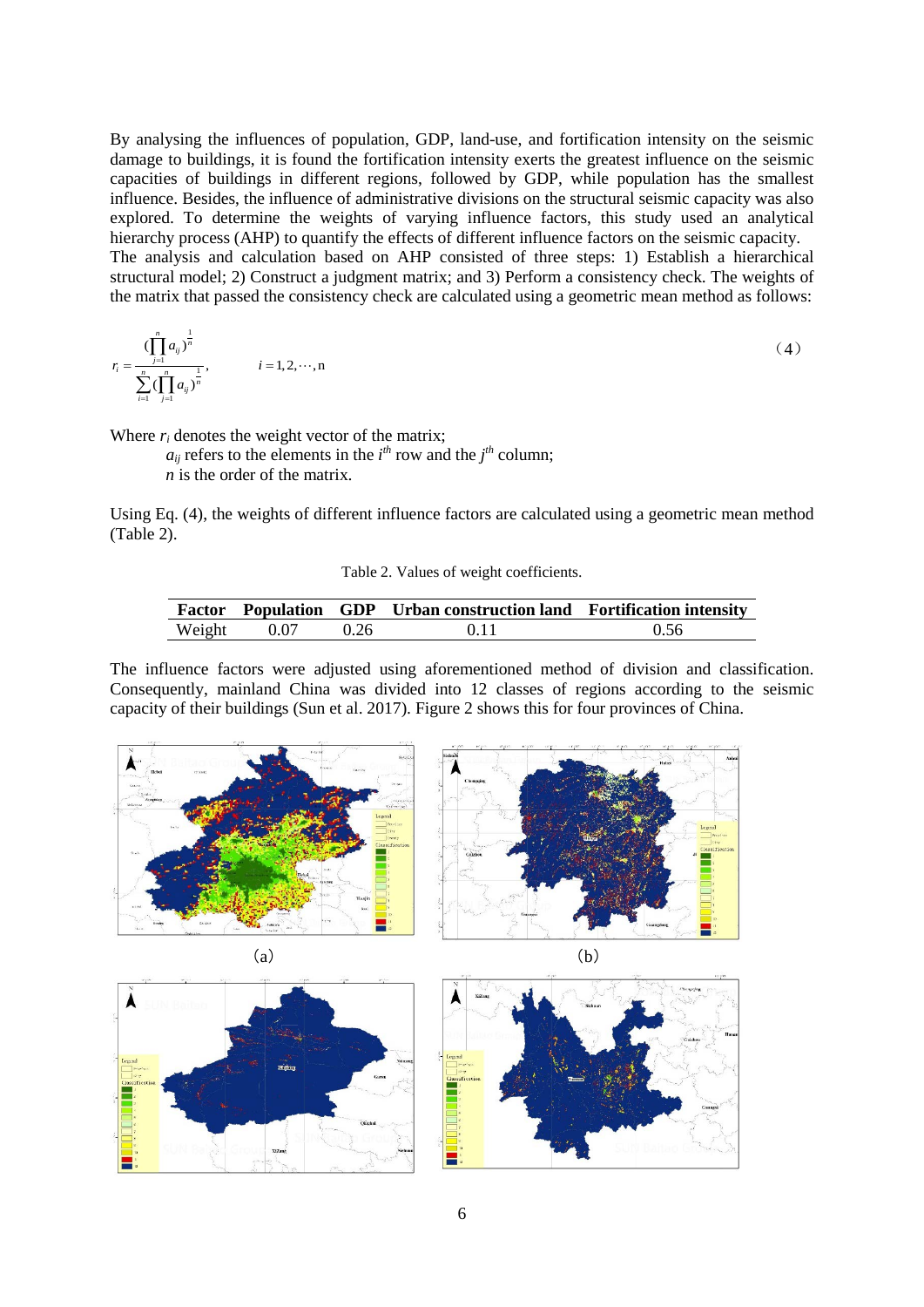$(c)$  (d)

Figure 2 Comprehensive division and classification for seismic capacity of buildings in four provinces of China: (a) Comprehensive division and classification in Beijing City; (b) Comprehensive division and

classification in Hunan Province: (c) Comprehensive division and classification in Xiniiang Province; (d) Comprehensive division and classification in Yunnan Province

## **3 ANALYSIS OF SEISMIC VULNERABILITY OF BUILDINGS**

To evaluate the seismic capacity of the buildings in different regions, this research aims to use the method integrating the survey and forecasts of seismic damage to build a seismic vulnerability matrix aiming at different structural types of buildings in different regions.

#### (1) Classification of structural type

As the seismic vulnerability matrix was proposed on the basis of the different structural types, it was necessary to carry out classification of building structures in different areas. This study categorised the buildings structures in mainland China into five types through many seismic damage surveys, *in situ* investigations of buildings struck by earthquake, and use of Technical Code for Prediction of Seismic Damage and Information Management Systems (GB/T9428, 2014). The five structural types are: highrise buildings, multi-storey structures, multi-storey framed structures, masonry structures, brick-wood structures, and other structures.

#### (2) The analysis of seismic damage information

Historical seismic damage data are first-hand data used by researchers when analysing the trends in earthquake occurrences and engineering structural failures. These data usually involve important information containing the time, locations, and intensities of earthquake events, the degree of building structural damage, the number of damaged buildings, economic losses, and casualties. On this basis the authors collected the data from *The Report of Estimated Seismic Damage in Mainland China* (CEA et al. 1996; CEA, 2001; CEA, 2010) and information about disastrous seismic damage occurring in recent years. The damage status of those buildings struck by an earthquake was summarised. Moreover based on the estimated results of the buildings in the report, we sorted the damage ratios for the five damage degrees of each structural type and then, we further established the seismic damage matrix for various types of buildings subjected to different seismic intensities in earthquake-struck regions. Furthermore, using an improved empirical seismic damage matrix (Hu et al. 2007), the incomplete seismic damage matrix was improved.

(3) Forecasting seismic damage

By summarising seismic damage data, it is found that the majority of disastrous earthquakes in mainland China occurred in provinces such as Yunnan, Gansu, Xinjiang, Sichuan, and Tibet: however, there is a lack of data pertaining to disastrous seismic damage information in North China, South China, and Northeast China, and buildings in most cities have not been struck by large magnitude earthquake events. To understand the seismic capacities of structures/buildings and infrastructure, and the potential damage thereto in possible future earthquakes, China has successively carried out predictions of seismic damage and estimates of earthquake-induced loss since the Seventh Five-Year Plan (1986-1990). In this research, the forecast seismic damage data for 20 cities including Jinjiang, Shishi, Fuzhou, Taiyuan, Dongying, Taian, and Daqing were collected so as to form the seismic vulnerability matrix for building structures.

#### (4) Seismic damage to grouped buildings

The seismic damage data can reflect the seismic vulnerability of building structures in some cities; however they fail to represent the status with regards seismic capacity for buildings in all regions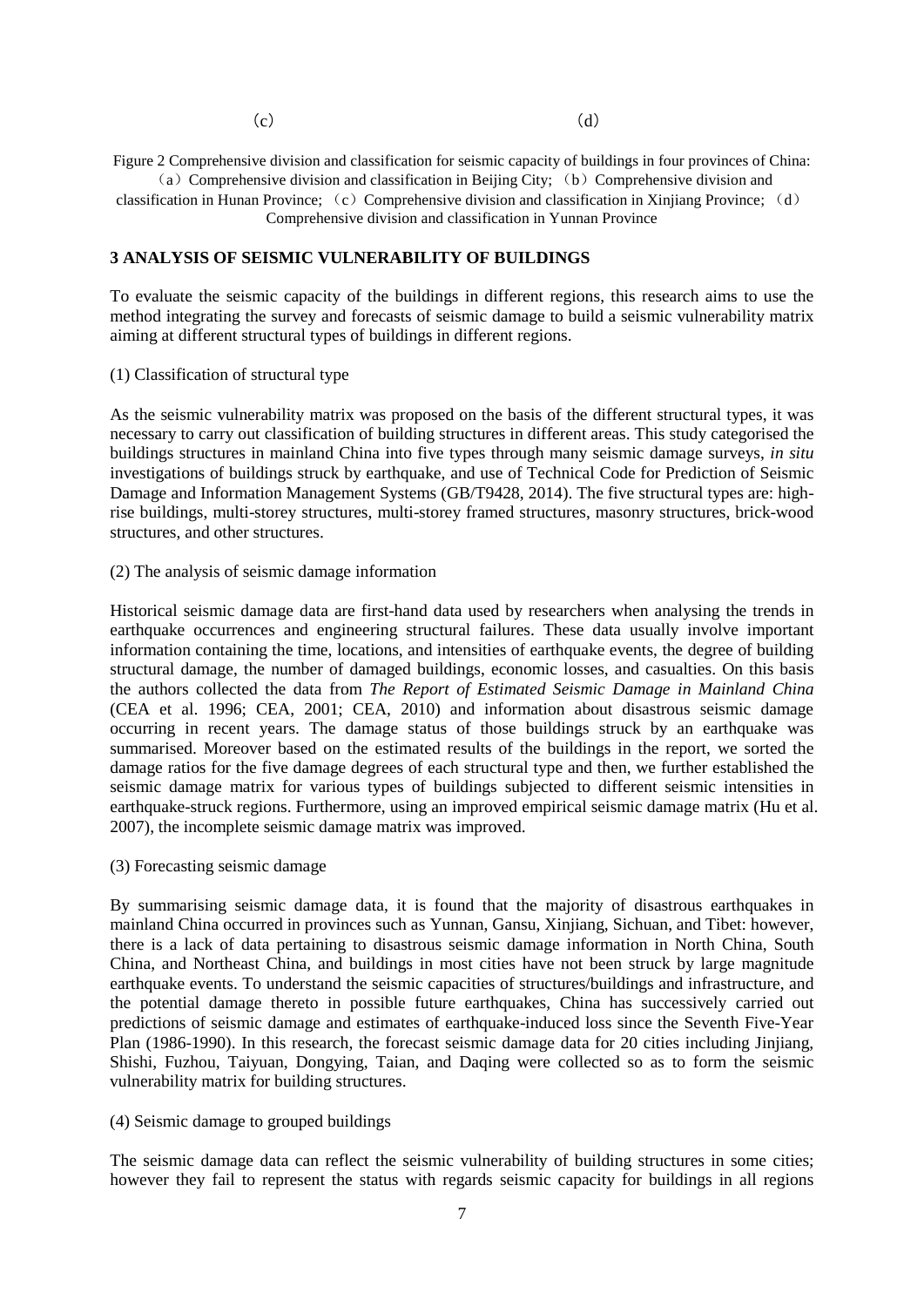across mainland China. Hence, this research simulated the seismic capacity of buildings in cities which have never suffered an earthquake and thus show no seismic damage, using newly-developed methods to predict the seismic damage to groups of buildings.

The commonly used predictive methods for estimating seismic damage to a group of buildings include: empirical statistical methods, semi-empirical theoretical methods, intelligent agent-assisted decision approaches for forecasting seismic damage, *etc*. The literature search revealed a predicative method for estimating the seismic damage to a group of buildings based on an existing seismic damage matrix in 2005 (Sun et al. 2005). This method sufficiently utilised sample data pertaining to existing seismic damage and forecast seismic damage to compare with the status of buildings in predicted areas. As a result, they simulated the seismic vulnerability of the buildings in various regions. Furthermore, the authors improved this method by proposing an approach to forecasting seismic damage based on the level of seismic fortification thereof (Zhang, 2010). This method obtained the seismic damage matrix using data about previous seismic damage and seismic damage predictions in cities to distinguish between seismically fortified buildings and unfortified buildings. In this work, we predicted the seismic vulnerability of groups of buildings in different regions by using the aforementioned predictive tools.

## **4 THE SEISMIC CAPACITY INDEX OF A BUILDING**

#### *4.1 Mathematical model*

The overall seismic capacity of the buildings in a region is associated with the distribution, and structural types, of the buildings in the region in addition to being influenced by the seismic capacity of the buildings themselves. On the basis of comprehensive administrative divisions and classifications, we calculated the seismic vulnerability of different types of buildings in different regions to find an average seismic damage index for various buildings under different seismic intensity events. By considering the seismic vulnerability under the influences of different structural types, construction areas, and different seismic intensities, the mathematical model for the distribution of the seismic capacities of the buildings based on  $1 \text{ km} \times 1 \text{ km}$  gridded data was built:

$$
E_{i} = \frac{\sum_{j=1}^{n} C_{ij} A_{j}}{\sum_{j=1}^{n} A_{j}}
$$
 (5)

Where,  $E_i$  represents the distribution of the seismic capacities for the buildings based on the 1 km  $\times$ 1 km gridded data under a degree of seismic intensity *I*;

Where  $C_{ij}$  is the average seismic damage index of the *j*th structural type of building under an event

with a degree of seismic intensity  $I$ ;  $A_i$  refers to the total construction area occupied by the *j*th structural type of building.

The seismic damage index proposed by earthquake engineering experts led by Liu Huixian *et al*. aims to quantify structural failures: namely, the level of seismic damage suffered by building structures was quantified, and the values lay within the range [0, 1] which were then used to indicate the degree of seismic damage suffered by a given building structure ( Table 3).

Table 3. The relationship between seismic damage indices and degree of seismic damage.

| Level of                 | <b>Basically</b> | Slight | <b>Moderate</b> | <b>Severe</b> | <b>Collapse</b> |
|--------------------------|------------------|--------|-----------------|---------------|-----------------|
| damage                   | intact           | damage | damage          | damage        |                 |
| Seismic damage<br>Median |                  |        | 0.4             | 0.7           |                 |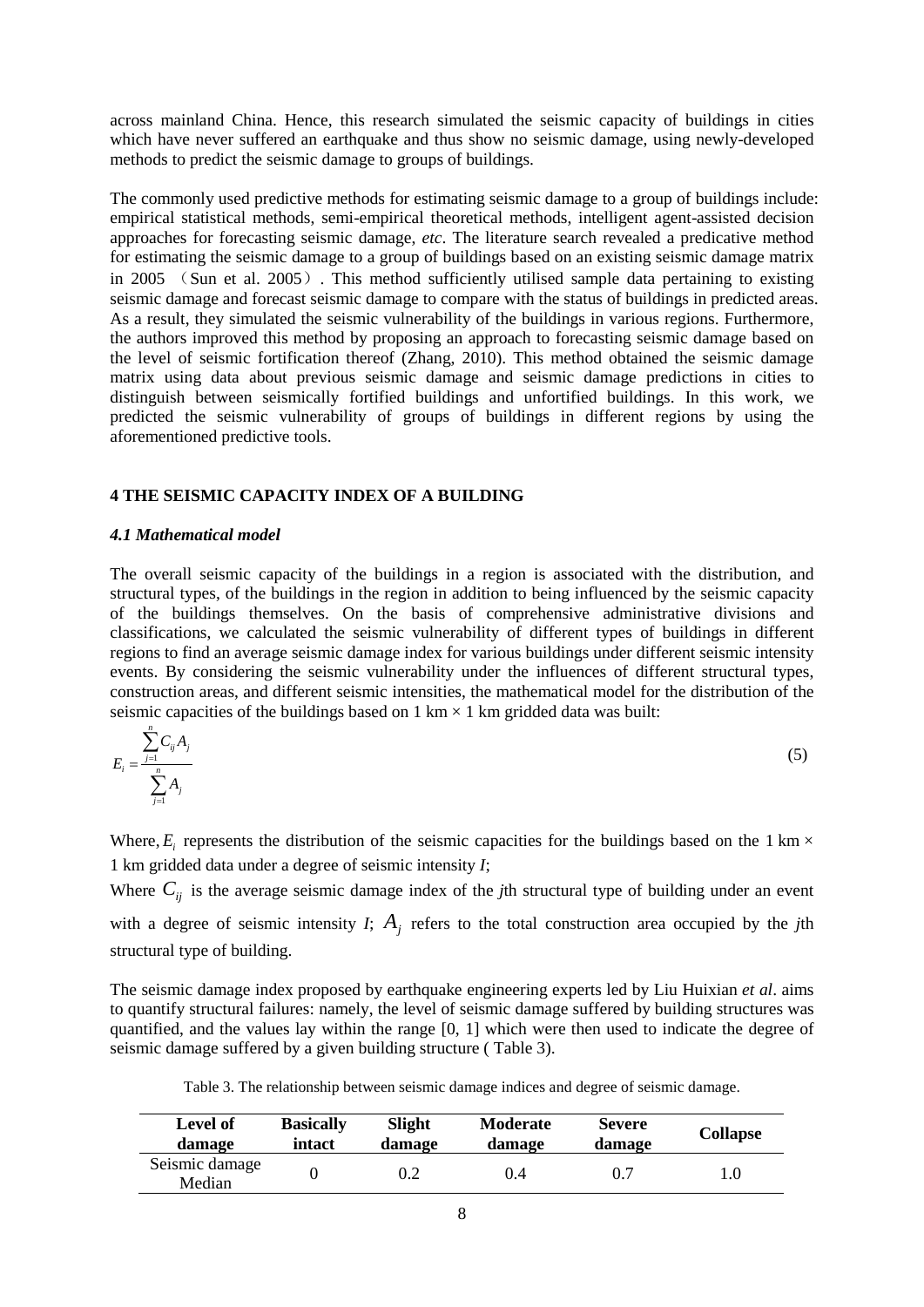| Seismic damage<br>Limits | [0, 0.1] | (0.1, 0.3] | (0.3, 0.55] | (0.55, 0.85] | (0.85, 1.0] |
|--------------------------|----------|------------|-------------|--------------|-------------|
|--------------------------|----------|------------|-------------|--------------|-------------|

The average seismic damage index denotes the average seismic damage degree of some types of buildings under a specific seismic intensity event in a given region or city, *i.e*., the average seismic damage index of the mean of the seismic damage indices or average seismic damage index of a group of buildings, and is calculated thus:

$$
C_{ij} = \sum_{j=1}^{5} D_j \times P(D_p | I) \tag{6}
$$

Where,  $C_{ij}$  is the standardised seismic damage index of a certain type of building under an event of seismic intensity *i*;  $D_j$  is the median seismic damage suffered by the building structure under an event of seismic intensity *j*; and  $P(D_p | I)$  represents the probability that type of damage *p* occurs to structural type of building *x* under an event of seismic intensity *i*.

#### *4.2 The distribution of seismic capacity*

Using GIS mapping software, this study calculated the distribution of seismic capacity of buildings in China under different seismic intensities. Fig. 4 shows the distributions of the seismic capacities of buildings in Beijing, Hunan, Xinjiang, and Yunnan Provinces.



Figure 3 Distribution of seismic disaster risk loss of buildings in earthquakes with seismic basic fortification intensity in four provinces of China: (a) Distribution in Beijing City; (b) Distribution in Hunan Province;  $(c)$  Distribution in Xiniiang Province; (d) Distribution in Yunnan Province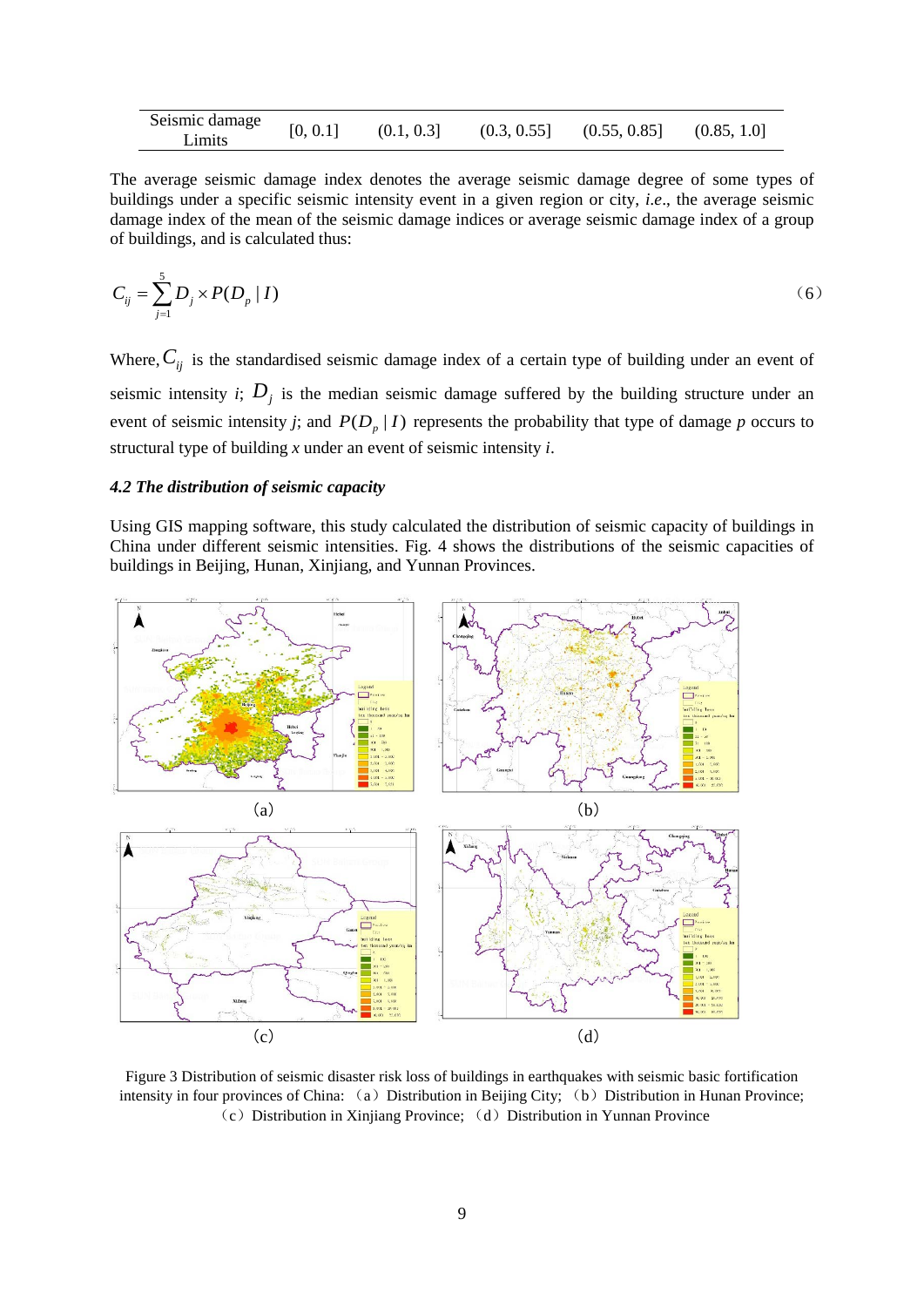## **5 CONCLUSION**

The analysis of the distribution of seismic capacity for buildings in mainland China was undertaken to establish a systematic research method for future use. Furthermore, using ArcGIS software, the distribution of seismic capacity of buildings under different seismic intensities in some provinces of mainland China was drawn. The following conclusions were drawn:

1) The seismic capacity of buildings is not only influenced by the buildings themselves, but also by multiple factors including administrative divisions to regional public administration, seismic fortification, population, and economic development. In this work, the seismic capacities of buildings in mainland China were classified into 12 levels by analysing these key factors in mainland China.

2) The seismic vulnerability matrix of buildings is seen as a comprehensive index for measuring the seismic capacity of a certain type of building in a city or a region. This research makes full use of existing information to construct the seismic vulnerability matrix for different types of buildings in various regions in China, including existing seismic damage, seismic forecasts, and mature seismic damage prediction approaches for groups of buildings.

3) Considering the average seismic damage indices, and the distribution of construction areas for different types of buildings, a mathematical model for predicting the comprehensive seismic capacity index of buildings is proposed based on a 1 km<sup>2</sup> grid. Then, the distribution map of the seismic capacity of buildings subjected to different earthquake magnitudes was simulated: this presents the seismic capacity of the buildings in various regions macroscopically and provides a basis from which the Chinese Government can make decisions relating to construction planning.

## **6 ACKNOWLEDGEMENTS**

The research was supported by Seismic Industry of Research Special Fund under Grant No. 201508026 and National Science & Technology Pillar Program under Grant No. 2015BAK17B06 and Program for Innovative Research Team in China Earthquake Administration.

## **REFERENCES**

A collection of estimated seismic disaster-induced losses in mainland China (1990-1995). Released by the Chinese Earthquake Administration and the National Bureau of Statistics of China [M], Beijing: Seismological Press, 1996.

A collection of estimated seismic disaster-induced losses in mainland China (1996-2000). Released by the Department of Earthquake Monitoring and Prediction, Chinese Earthquake Administration [M], Beijing: Seismological Press, 2001.

A collection of estimated seismic disaster-induced losses in mainland China (2000-2005). Released by the Department of Earthquake Emergency Rescue, Chinese Earthquake Administration [M], Beijing: Seismological Press, 2010.

Baitao Sun, Guixin Zhang. The Wenchuan earthquake creation of a rich database of building performance. Science China. 2010, 53(10): 2668-2680.

Chen Hongfu, Dai Junwu et al. Investigation report on influence factors of casualties in April 14, 2010 Yushu earthquake [J]. Journal of Earthquake Engineering and Engineering vibration, 2011, 31(4): 18-25.

Hu Shaoqin, Sun Baitao et al. Approach to making empirical earthquake damage matrix [J]. Journal of Earthquake Engineering and Engineering Vibration, 2007, 27(6): 46-50.

Hou Jiansheng, Li Yang et al. The factors leading to the Jinggu MS 6.6 earthquake and the MS 6.5 Ludian earthquake in 2014 [J]. Journal of Catastrophology, 2015, 30(2): 100-143.

Li Chengshuai, Yang Jiansi et al. The evaluation of direct economic loss in the Lushan MS 7.0 earthquake in